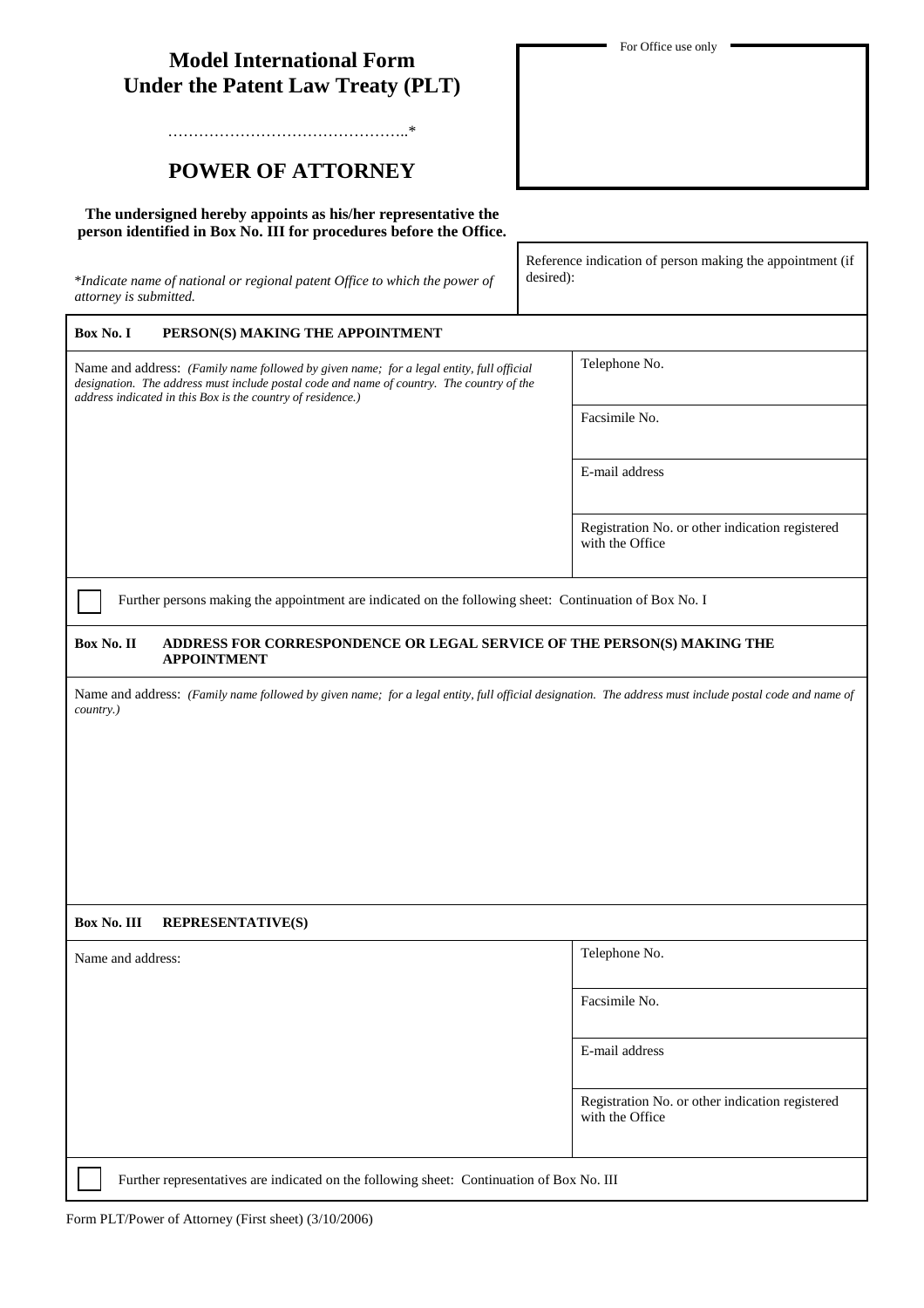Sheet No. ……….

| <b>Continuation of Box No. I</b><br>FURTHER PERSON(S) MAKING THE APPOINTMENT                            |                                                                    |  |
|---------------------------------------------------------------------------------------------------------|--------------------------------------------------------------------|--|
| If none of the following sub-boxes is used, this sheet should not be included in the power of attorney. |                                                                    |  |
| Name and address:                                                                                       | Telephone No.                                                      |  |
|                                                                                                         | Facsimile No.                                                      |  |
|                                                                                                         | E-mail address                                                     |  |
|                                                                                                         | Registration No. or other indication registered<br>with the Office |  |
| Name and address:                                                                                       | Telephone No.                                                      |  |
|                                                                                                         | Facsimile No.                                                      |  |
|                                                                                                         | E-mail address                                                     |  |
|                                                                                                         | Registration No. or other indication registered<br>with the Office |  |
| Name and address:                                                                                       | Telephone No.                                                      |  |
|                                                                                                         | Facsimile No.                                                      |  |
|                                                                                                         | E-mail address                                                     |  |
|                                                                                                         | Registration No. or other indication registered<br>with the Office |  |
| Name and address:                                                                                       | Telephone No.                                                      |  |
|                                                                                                         | Facsimile No.                                                      |  |
|                                                                                                         | E-mail address                                                     |  |
|                                                                                                         | Registration No. or other indication registered<br>with the Office |  |
| Name and address:                                                                                       | Telephone No.                                                      |  |
|                                                                                                         | Facsimile No.                                                      |  |
|                                                                                                         | E-mail address                                                     |  |
|                                                                                                         | Registration No. or other indication registered<br>with the Office |  |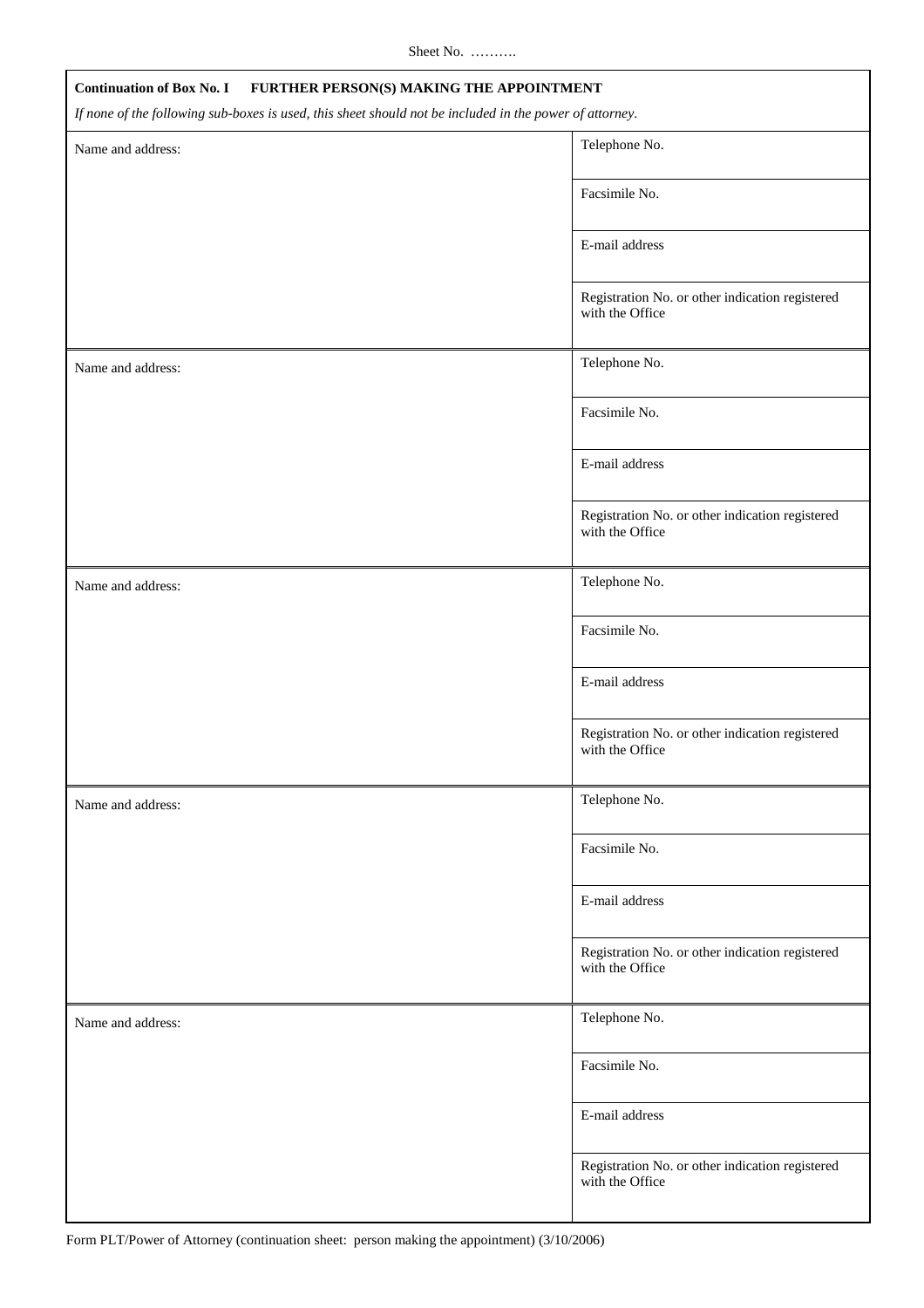| Continuation of Box No. III FURTHER REPRESENTATIVE(S)                                                   |                                                                    |  |  |  |
|---------------------------------------------------------------------------------------------------------|--------------------------------------------------------------------|--|--|--|
| If none of the following sub-boxes is used, this sheet should not be included in the power of attorney. |                                                                    |  |  |  |
| Name and address:                                                                                       | Telephone No.                                                      |  |  |  |
|                                                                                                         | Facsimile No.                                                      |  |  |  |
|                                                                                                         | E-mail address                                                     |  |  |  |
|                                                                                                         | Registration No. or other indication registered<br>with the Office |  |  |  |
| Name and address:                                                                                       | Telephone No.                                                      |  |  |  |
|                                                                                                         | Facsimile No.                                                      |  |  |  |
|                                                                                                         | E-mail address                                                     |  |  |  |
|                                                                                                         | Registration No. or other indication registered<br>with the Office |  |  |  |
| Name and address:                                                                                       | Telephone No.                                                      |  |  |  |
|                                                                                                         | Facsimile No.                                                      |  |  |  |
|                                                                                                         | E-mail address                                                     |  |  |  |
|                                                                                                         | Registration No. or other indication registered<br>with the Office |  |  |  |
| Name and address:                                                                                       | Telephone No.                                                      |  |  |  |
|                                                                                                         | Facsimile No.                                                      |  |  |  |
|                                                                                                         | E-mail address                                                     |  |  |  |
|                                                                                                         | Registration No. or other indication registered<br>with the Office |  |  |  |
| Name and address:                                                                                       | Telephone No.                                                      |  |  |  |
|                                                                                                         | Facsimile No.                                                      |  |  |  |
|                                                                                                         | E-mail address                                                     |  |  |  |
|                                                                                                         | Registration No. or other indication registered<br>with the Office |  |  |  |